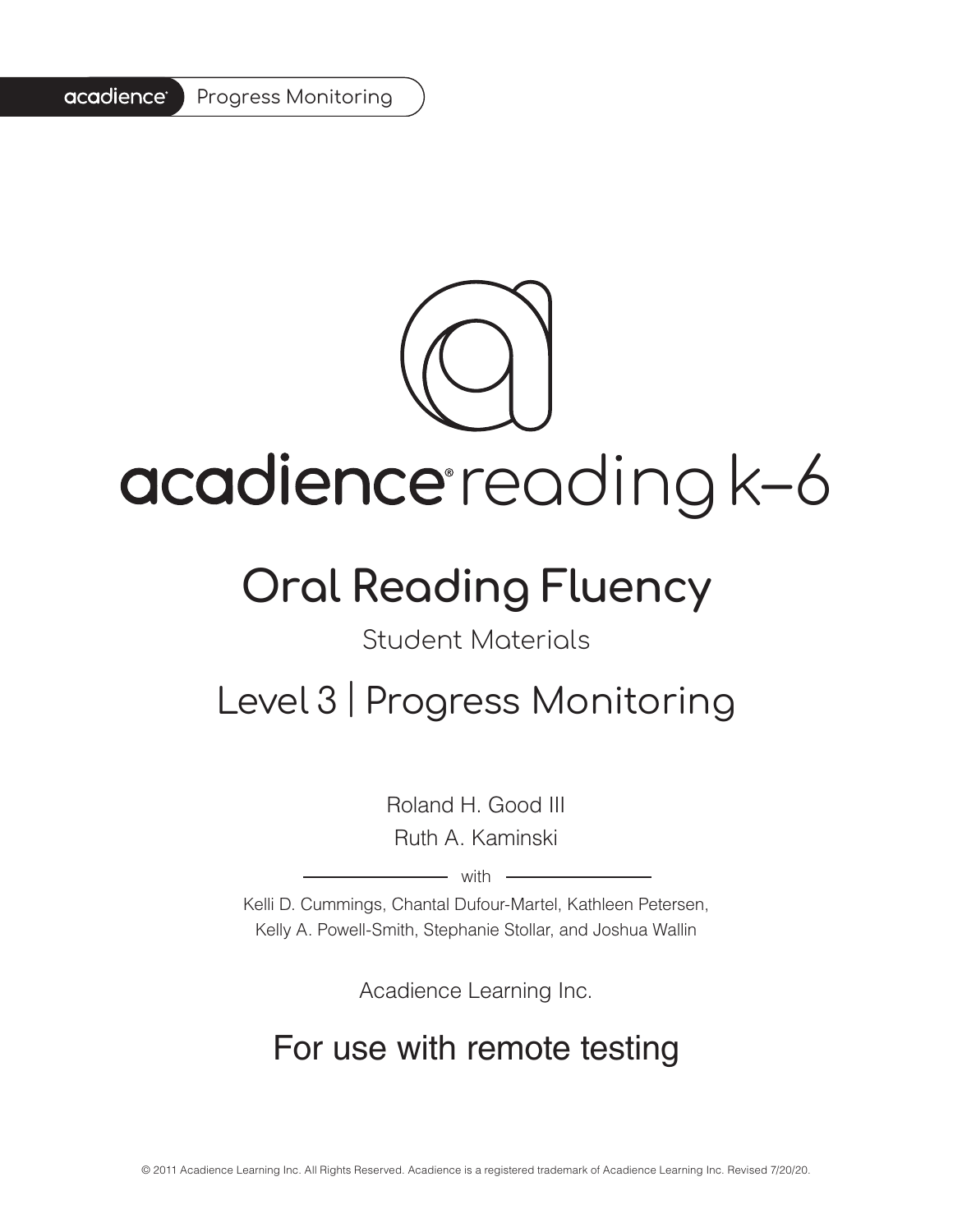#### **A New Ball Game**

 On the first day of school, Roy's teacher asked him to write a letter about himself. Roy was glad to have the chance to talk about his life in Africa. Roy had been born in the United States, but his family had lived in a small town in Africa for three years. Now his family had moved back to the United States.

 Roy's stepmom was a doctor. She worked in a clinic, where she treated sick people and gave immunizations. His dad taught music at the school Roy and his brother attended. Roy and his friends played sports together and practiced playing the instruments his dad taught them. Football was his favorite sport and there always seemed to be a game going after school.

 In his letter, Roy wrote about his life and that he missed playing football the most. He had seen American football and it was a very different game. It was hard to figure out why they were chasing each other and when to cheer.

 He handed the letter to his teacher the next morning. That afternoon as he was leaving, his teacher called him over. Another boy was standing next to her. "Roy, this is Spencer," his teacher said. "He's going to introduce you to the soccer team. I think you'll enjoy it."

 Spencer smiled at Roy and led him outside to the field, where a group of kids were playing. "The teacher said you call this football in Africa, but here it's called soccer," said Spencer. Roy looked around. The kids were playing the same game he had played back in Africa! He couldn't wait to join them.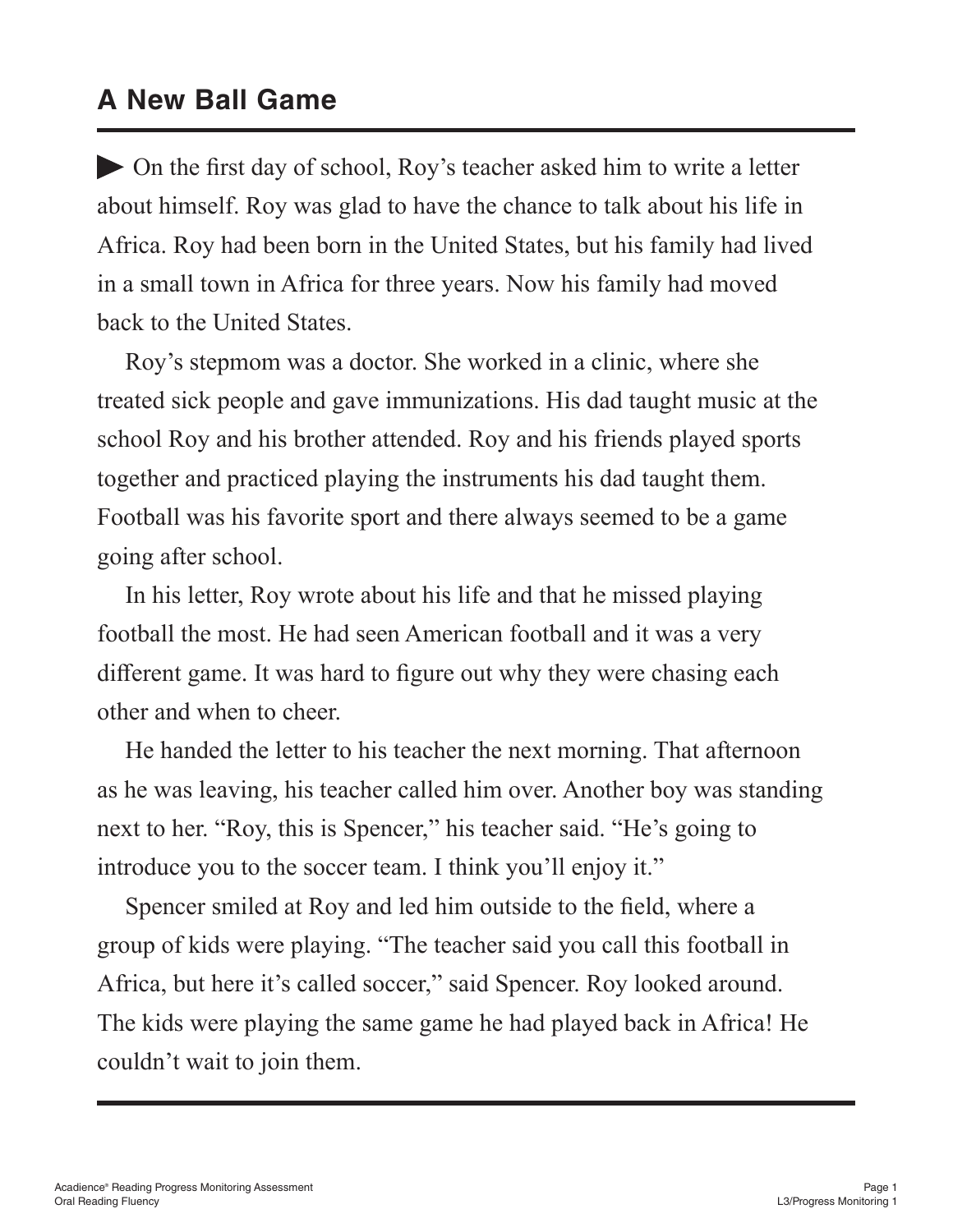#### **Swimming the Channel**

In the sport of swimming, people have set many types of records. Some records are for speed or distance. Other records are for swimming across difficult waters. The English Channel swim is one of these. Many people have dreamed about swimming across this stretch of water, but very few have done it. Lynne Cox is one of the few.

 The English Channel is between the French and English coasts. At its shortest point, the distance across it is twenty-two miles, but the water is so cold and the currents so strong that only ten percent of those who have tried the swim have made it across. The first swimmer to do so was a man named Matthew Webb. He made the swim in 1875, and it took him more than twenty hours.

 Lynne Cox first swam across the Channel in 1972. She had started swimming at the age of three in Maine, but it wasn't until her family moved to California that Lynne discovered her love of swimming in open water. It was then that Lynne knew she wanted to swim the Channel. At age fifteen, Lynne was the youngest person ever to attempt the swim. She made it across in less than ten hours, which at that time was faster than any other man or woman had ever done it. This first swim covered a stretch of twenty-seven miles. The next year, Lynne returned and broke her own record. She swam a thirty-three mile stretch of the Channel in nine hours and thirty-six minutes.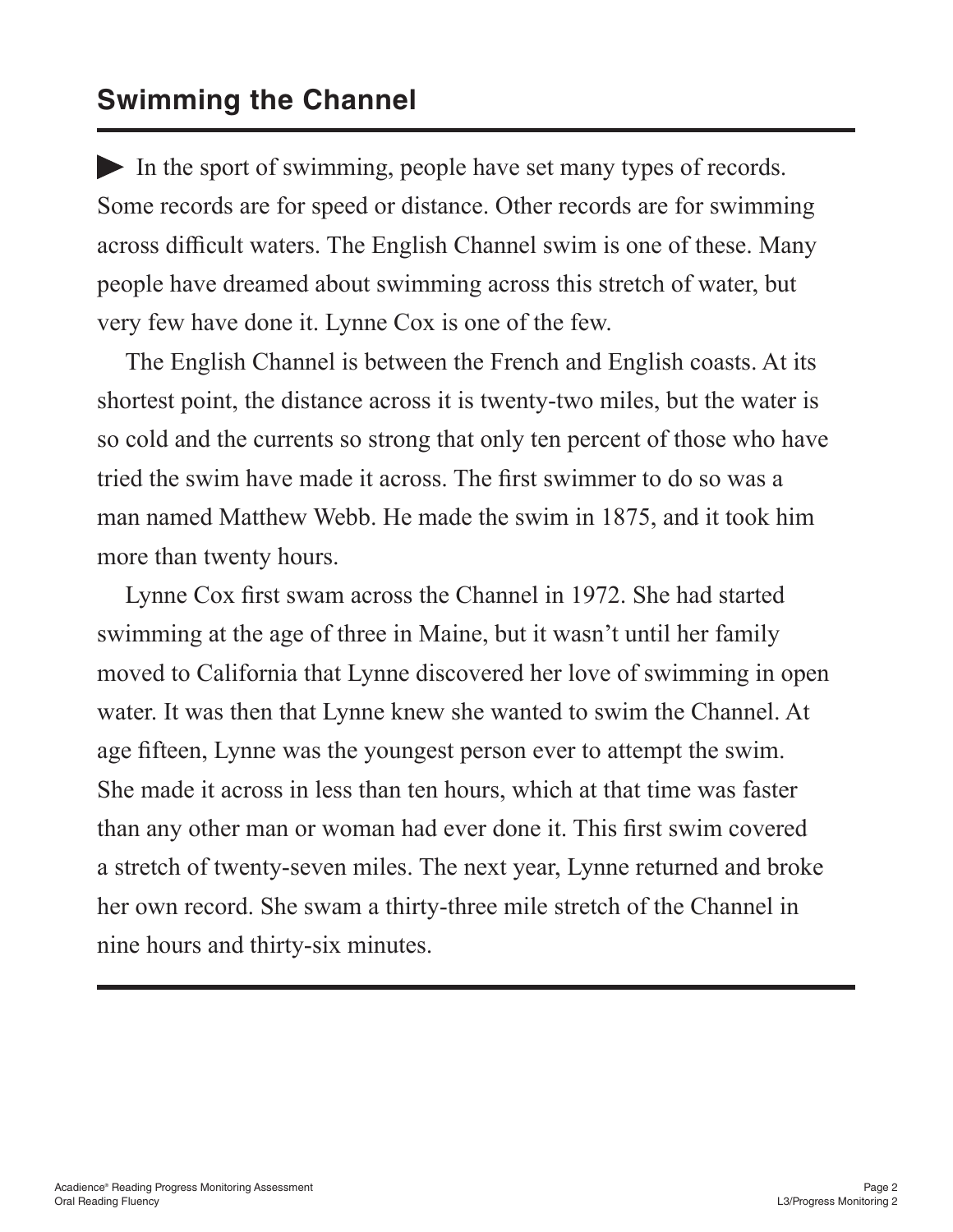#### **Rooftop Gardens**

 What do you think of when you hear the word "garden"? Maybe you have planted a garden at home. Many schools also have gardens that students can work in. Most people think about gardens being planted in the ground, but there are many other places to plant gardens. One good place for a garden is on the roof!

 A rooftop garden, or a "green roof," can be planted on top of a small house or on a giant skyscraper. Almost any type of roof can have some type of garden or green space. Even steep roofs can have a patch of grass for wild flowers.

 You might ask, "Why put a garden on the roof?" Roof gardens do more than add spots of beauty to our rooftops. They are a good way to help the environment in areas that are covered with concrete sidewalks and paved streets.

 Green roofs also provide insulation. They keep buildings cooler in the summer and warmer in the winter. This saves energy and reduces the amount of fuel we use. Rooftop gardens also help stop pollution. The gardens soak up rainwater that would otherwise run off onto dirty streets and roads. Less dirty water is able to pollute our rivers and streams.

 Another great thing about rooftop gardens is that they offer a natural place for birds to nest and live. Birds that normally would not be able to find food or a safe place to nest in cities can live happily in rooftop gardens.

 As you can see, rooftop gardens can be a good addition to any building. So, the next time you think about a garden, don't just look down at the ground. Look up at the rooftops!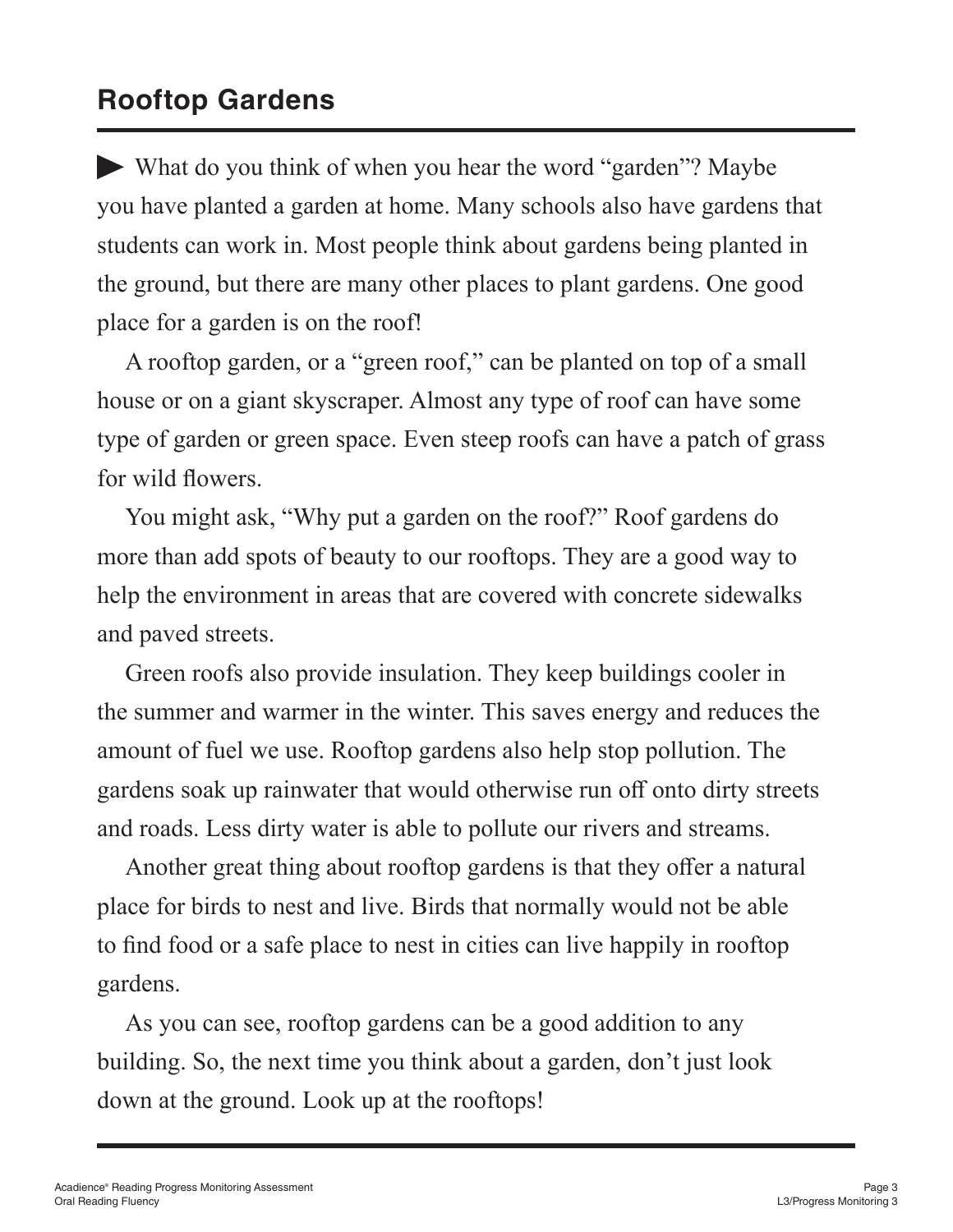#### **Learning to Skateboard**

 The last box was finally unpacked at the new house. Zach had been excited about moving to the city and about making new friends. He knew he had several weeks to explore the neighborhood before school started, and he realized that was plenty of time to learn his way around. He asked his mom if he could walk to the nearby park.

 From the road, the park looked like a giant green expanse. Now, he saw that it was divided into different sections. The first thing that caught his eye was the skate park. He sprinted to the gate and stood looking in at the ramps and rails. He had a skateboard but had never learned to ride it. The roads near his old house had been too rocky.

 Just then, two boys zoomed up on skateboards and said hello. They asked him if he skateboarded. He told them that he had a board but had never had a place to learn. "Well, now you do," they said, and they offered to teach him. Their names were Matt and Pablo, and they went to the same school he was going to attend. Zach happily agreed to meet them for a lesson.

 The following afternoon, Zach went to find the boys. After putting on helmets and pads, Matt showed him how to stand on the board above the axle. Pablo helped him practice pushing off, which is the movement needed to get the board rolling. They also explained carving and stopping. Zach practiced and also watched the other guys perform some advanced moves they had mastered. After thanking his new friends, he promised to come back every day. By the time school started, he had learned to skateboard and had made two good friends.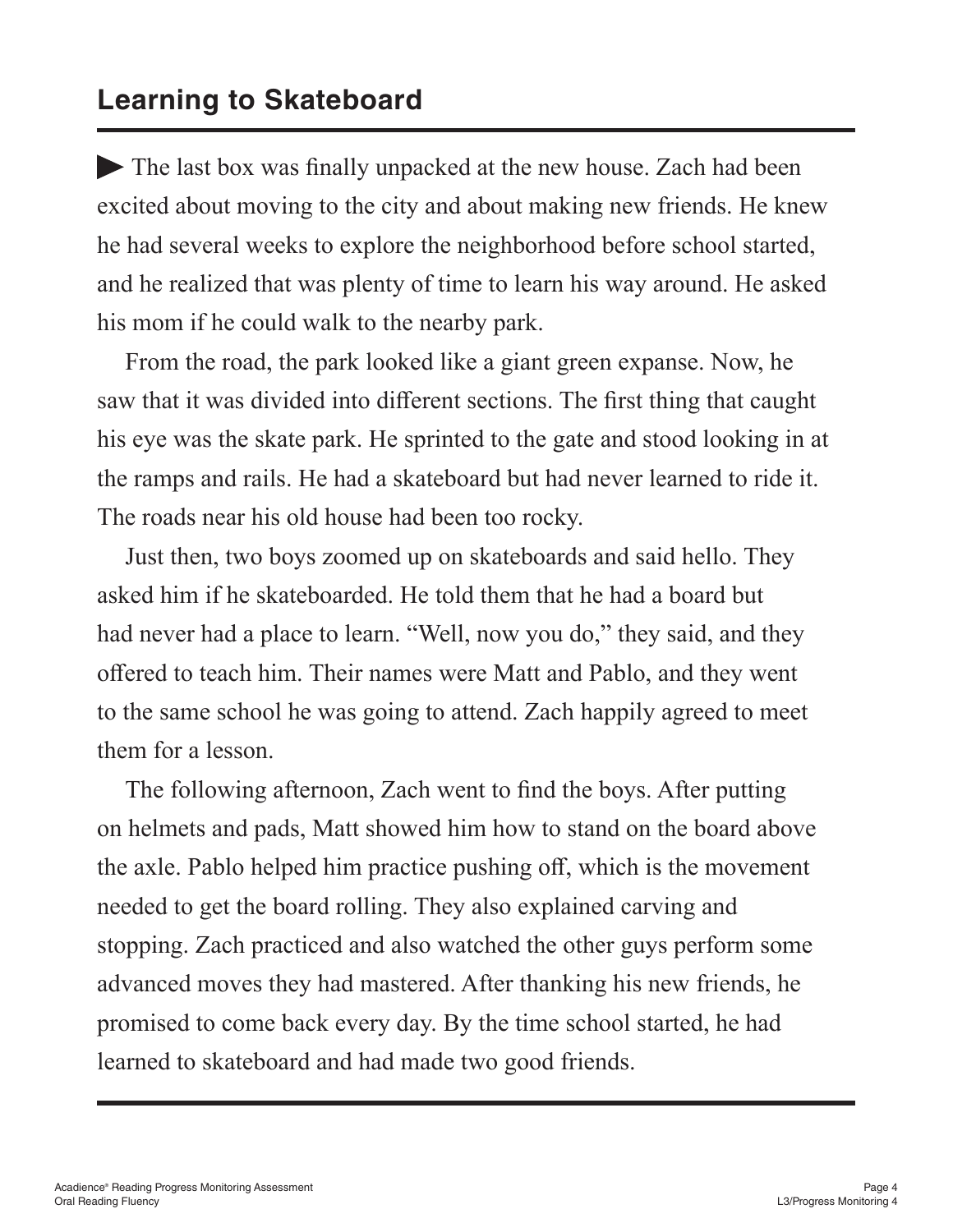#### **Glassmaking**

 The morning sun came in the window, sending a rainbow of color dancing around the room. Jayden sat in Gran's kitchen gazing at the glass vases that sat on shelves in front of the window. Her grandmother had collected them from all over the world. Jayden loved that each piece was different. Each time she visited, she saw some new detail that she had missed before.

 Jayden asked her grandmother how the glass was made. Gran started explaining, but then she stopped. "I know," she said. "Let's visit my friend Mary's studio and you can see for yourself."

 At the glass studio, Mary showed them how glass was blown. She explained that sand and other ingredients are mixed together and put into a very hot furnace to form molten glass. They watched as Mary dipped the tip of her blowpipe into the furnace and scooped some glass onto the end. Carefully, she rolled the hot glass back and forth on a steel table, forming a neat ball. Then she blew into the pipe to form an air bubble inside the glass. She said that as the glass cooled, it had to be reheated to keep it soft enough to work with. Jayden watched closely as Mary placed the pipe back into the furnace.

 While the glass heated, Mary sprinkled some blue and green colored bits across the table. Then, she rolled the reheated piece across the bits. Once again, she returned it to the furnace. This time, when she removed it, the melted color swirled inside. Jayden thought it was very beautiful. Finally, Mary shaped the form with wooden blocks and other tools before placing it in a cooling oven.

 Jayden had learned so much. She thought about Gran's collection. It was now more special than ever.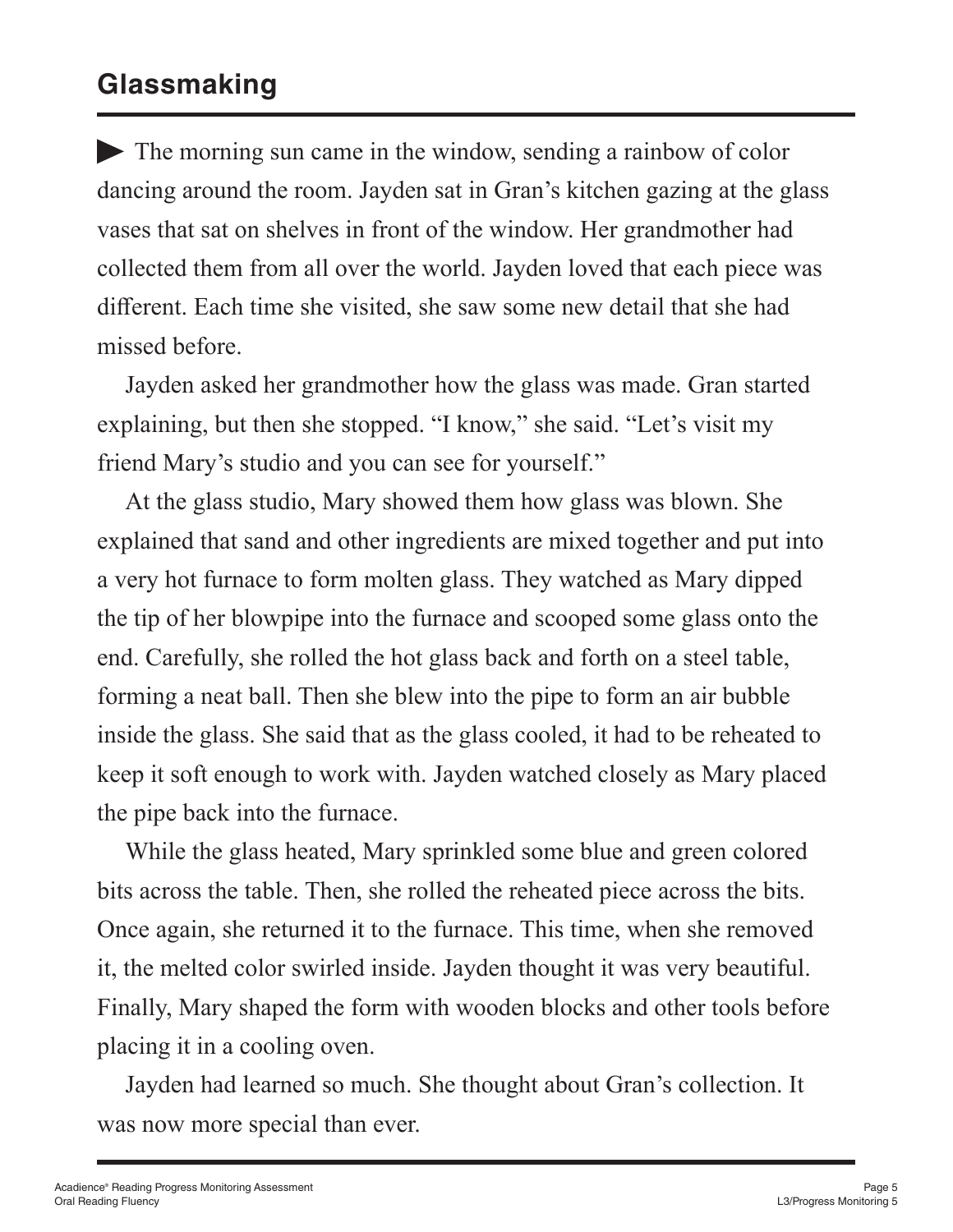#### **Space Camp**

 It was the summer after third grade, and Kelsey was excited. Ever since she was little, Kelsey wanted to be an astronaut. This summer, she was old enough to go to space camp. For six days she would get to experience the life of an astronaut.

 Kelsey would be staying at the space center with the other campers, so her father dropped her off the evening before camp began. She was so excited for the next day that she had a hard time sleeping. The next morning would begin her space adventure.

 The first thing the campers did that morning was put on spacesuits. Then they went into a machine that was like a pretend rocket launch. The machine was called a simulator. The campers spent the morning practicing rocket launches and landings in the simulator. It felt like they were on a real rocket.

 After lunch, it was time to divide into groups. Kelsey chose the space and aviation group because she wanted to be a pilot. She joined other campers who were interested in learning how to fly. The campers learned about the principles of flight, and they even spent time in a jet simulator.

 Kelsey spent the rest of the days at camp visiting the space museum and climbing the rock wall that resembled Mars'surface. All of the campers had a chance to build their own rockets. At the end of the six days, the campers launched their model rockets outdoors. Kelsey felt proud as her rocket soared high in the sky. As she watched her rocket, she thought about her week at camp. Space camp was so much fun, she couldn't wait to see how much fun she would have as a real astronaut.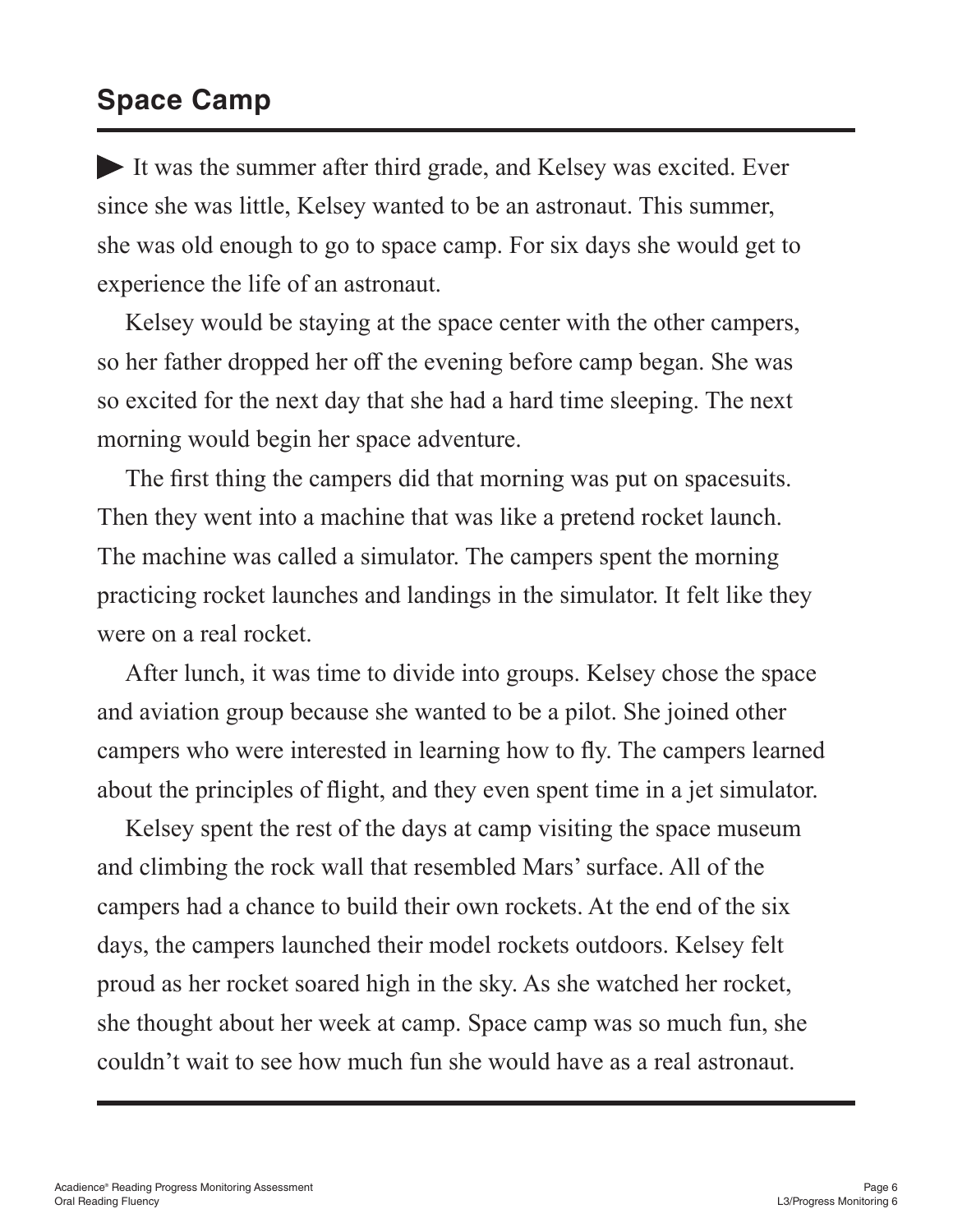#### **A Woodland Path**

The sun was up, and it was going to be another pretty day. Carrie was ready for the day's hike. She and her family had recently moved to a small ranch. Their land was right next to a nature preserve. Every day, Carrie and her teenage brother Jackson explored a new part of the preserve.

 During the summer, Carrie and Jackson had the whole day to explore. Mom made them a lunch. Then they headed out with their cell phones, which they used to keep in touch with their parents. They carried backpacks that held their lunches and notebooks. Carrie and Jackson liked to make drawings and write about things they saw.

 Carrie and her brother had already hiked many of the trails in the preserve and were hoping to find a new, special place. After walking a little way up the main path, they stopped to discuss which way to go. It was then that Carrie saw a small, overgrown path leading off to the right. She wondered how they had missed it on their earlier hikes. They were both excited at the chance to find a new part of the preserve. The path was very narrow and bushy, but they were determined to follow it to its end. Finally, after hiking for over an hour, they came upon a clearing. In the clearing was the most beautiful waterfall they had ever seen. Carrie and Jackson knew that they had found a special place.

 Carrie and her brother sat down by the edge of the water and took off their shoes. As they ate their lunch, they dangled their feet in the water. They were already making plans to show this special place to their parents.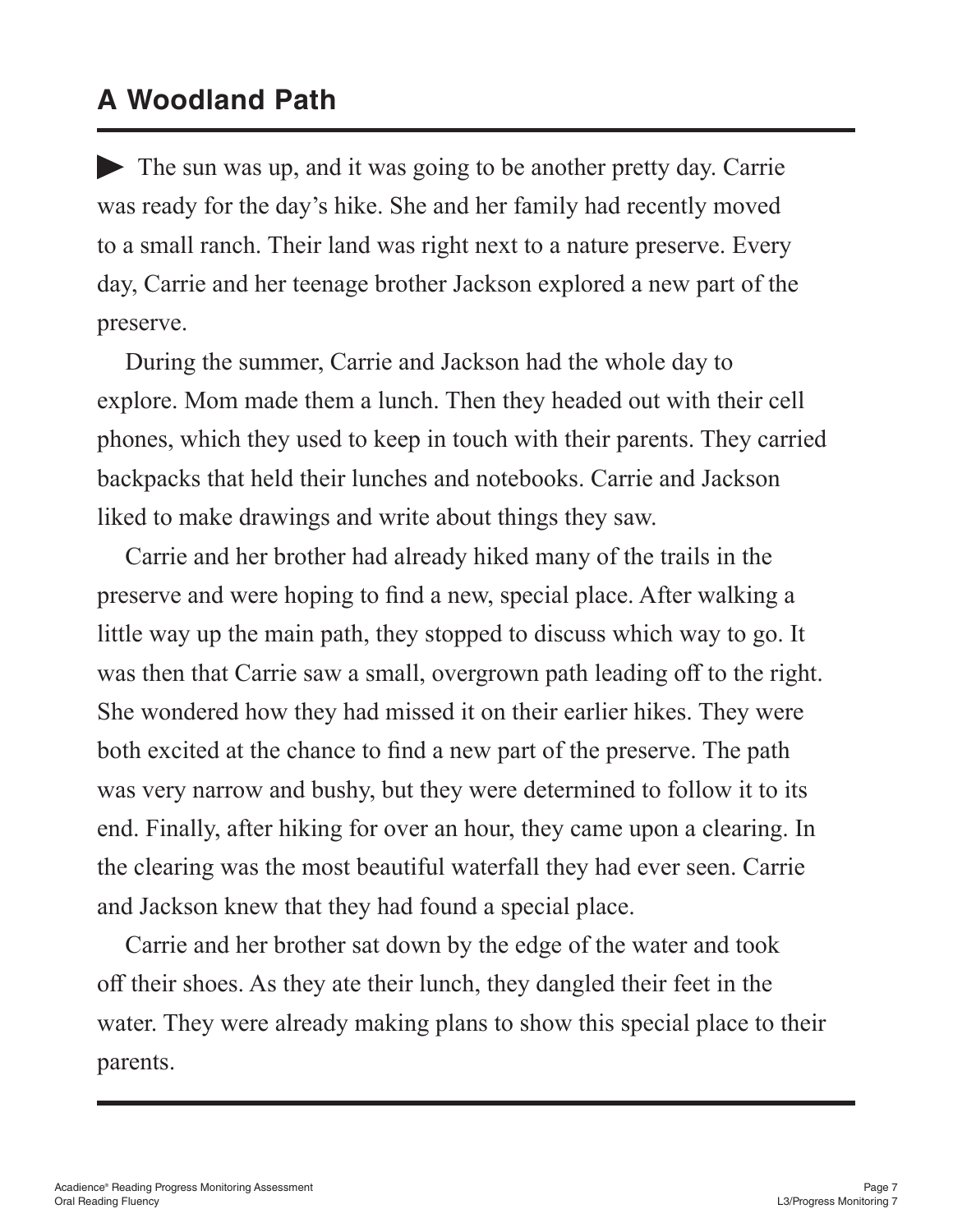#### **How Ryan Made a Difference**

 One day a boy named Ryan asked his parents for seventy dollars. His teacher had explained that seventy dollars was sufficient to build a well in a poor African country. Many children in Africa were getting sick because they lacked clean water to drink. Although Ryan was only in first grade, he was determined to help them.

 Ryan's parents agreed to let him do extra chores to earn the money. They would pay him one dollar per hour. He washed windows, picked up yard debris, and did other chores. In three months, Ryan had earned the seventy dollars.

 When Ryan gave the money to the people who build the wells, they were grateful. They explained that the money would buy a pump to pull water from under the ground. However, it would take a lot more money to drill the well before the pump could be used. Drilling the well would cost two thousand dollars! Ryan decided to do chores until he could pay for drilling the well, too.

 When the people in Ryan's town heard what he was doing, they helped him raise more money. In a few months, Ryan had enough money to pay for the well.

 The well was built near a village school in Uganda. After the well was built, the villagers sent Ryan letters and a picture of the well. They had erected a sign that said "Ryan's Well." They would always remember the young person who had helped them. Ryan corresponded with the children who went to the school. Soon they became friends. Ryan was happy to think that his friends would have clean water to drink.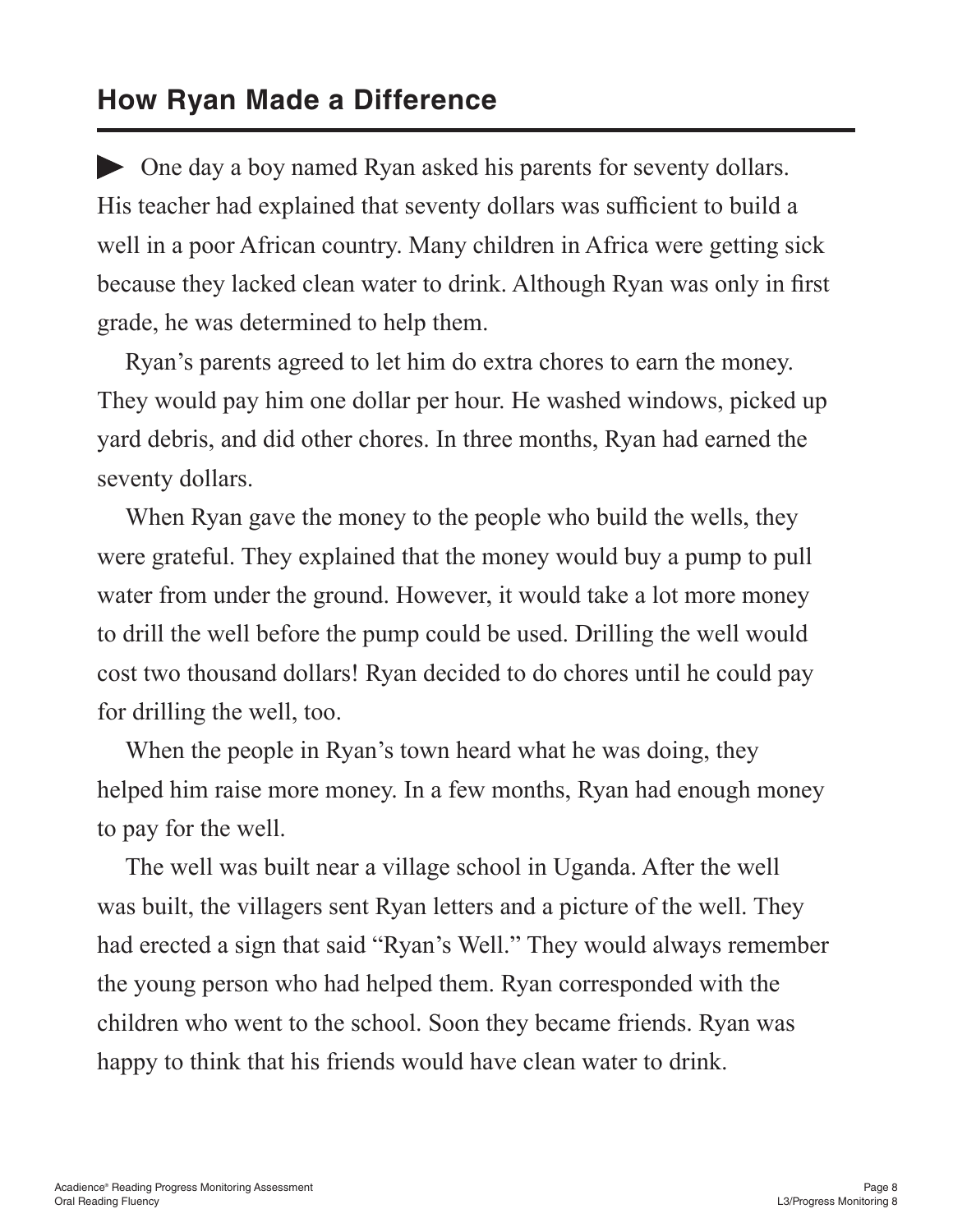#### **How Ryan Made a Difference, continued**

 Ryan has continued his work. He has helped to construct wells in many African countries. He believes each individual really can make a difference.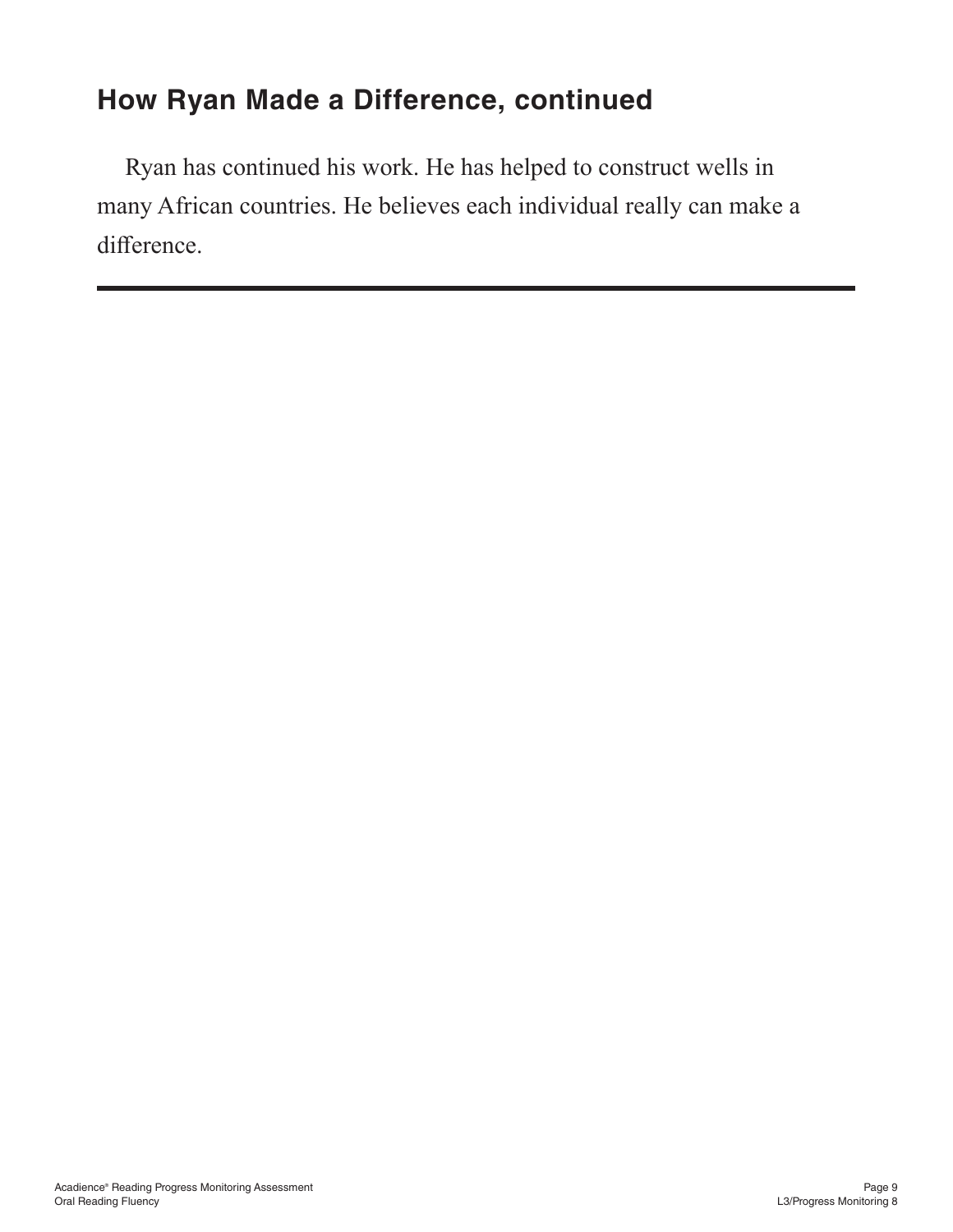#### **Rachel's Box**

 The cat was making a mad dash to get away from the new puppy. She was trying to get to her spot on the window ledge out of the puppy's reach. It was then that the cat knocked over the beautiful wooden box that Grandmother had given to Rachel on her most recent visit. Steven and Rachel could see what was going to happen, but neither one was able to get across the room quickly enough to prevent it from happening.

 Steven put the puppy outside while Rachel looked to see how badly the box was damaged. When he returned, his sister was still staring at the box. "Don't worry," Steven said, "It's not that serious. I think I can fix it for you." Rachel smiled happily. Her big brother was always there for her when she needed help.

 They took the box to the kitchen for a closer look. The hinge needed to be screwed back on and several of the inlaid stones would have to be glued back in place. All in all, Steven thought they had been very lucky. The box was more than two hundred years old, and it had fallen on the hard floor. It had been a wedding present to their grandmother's great grandmother. For many years it had been passed down through the family to the oldest granddaughter.

 The brother and sister worked together, and soon the box was as good as new. Rachel put the box in her glass cabinet. She didn't want the cat to get anywhere near it again. Because of Steven's help, she knew she would now be able to keep the box safe to give to her own granddaughter some day. Rachel felt thankful to have such a wonderful brother.

**Benchmark 3**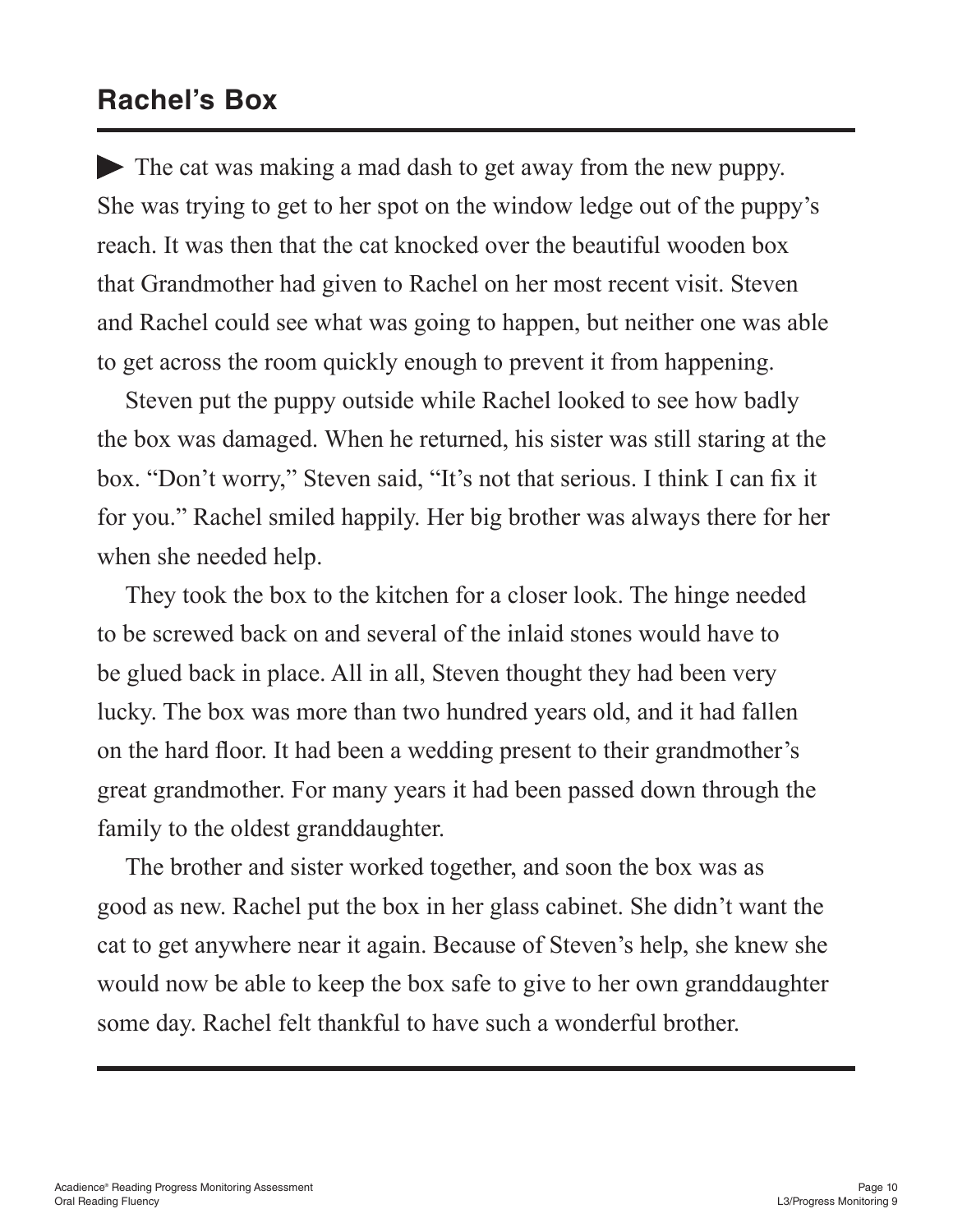#### **The Pinecone Feast**

 Snow had covered the ground for a full month now. Somehow, it seemed colder than in years past. Oscar hadn't seen many birds at all. He looked out of the window and wondered how all the birds stayed warm and what they ate during these cold frosty months. His grandfather looked up from the book he was reading and asked what Oscar was so concerned about.

 Oscar told him he was worried about the birds in the cold. Grandfather told him that many birds flew south for the winter but that the birds that stayed probably did need food. Then, Grandfather smiled and said, "I used to make pinecone feasts for the birds during the winter. Would you like me to show you how?" Oscar nodded an excited yes.

 Oscar followed Grandfather out to the shed to retrieve some pinecones they had gathered in the fall. At the kitchen table, they carefully tied string around the top of each one. Next, Grandfather got out a jar of peanut butter and two spoons. He told Oscar to cover each pinecone with peanut butter. Then, Grandfather poured some birdseed onto a plate. He added sunflower seeds and dried fruit to the mix to give the birds extra energy. Finally, the two rolled the coated pinecones through the birdseed until they were completely covered with seeds.

 Oscar and Grandfather dressed warmly and went out to set up the bird feast. They carefully tied each pinecone onto the bare branches of the big tree outside the kitchen window. After a quick snowball fight, they went inside to get warm and wait for the birds to find the feast. By lunchtime, Oscar and Grandfather had their reward. They looked out the window. There was a group of birds happily munching on the seeds.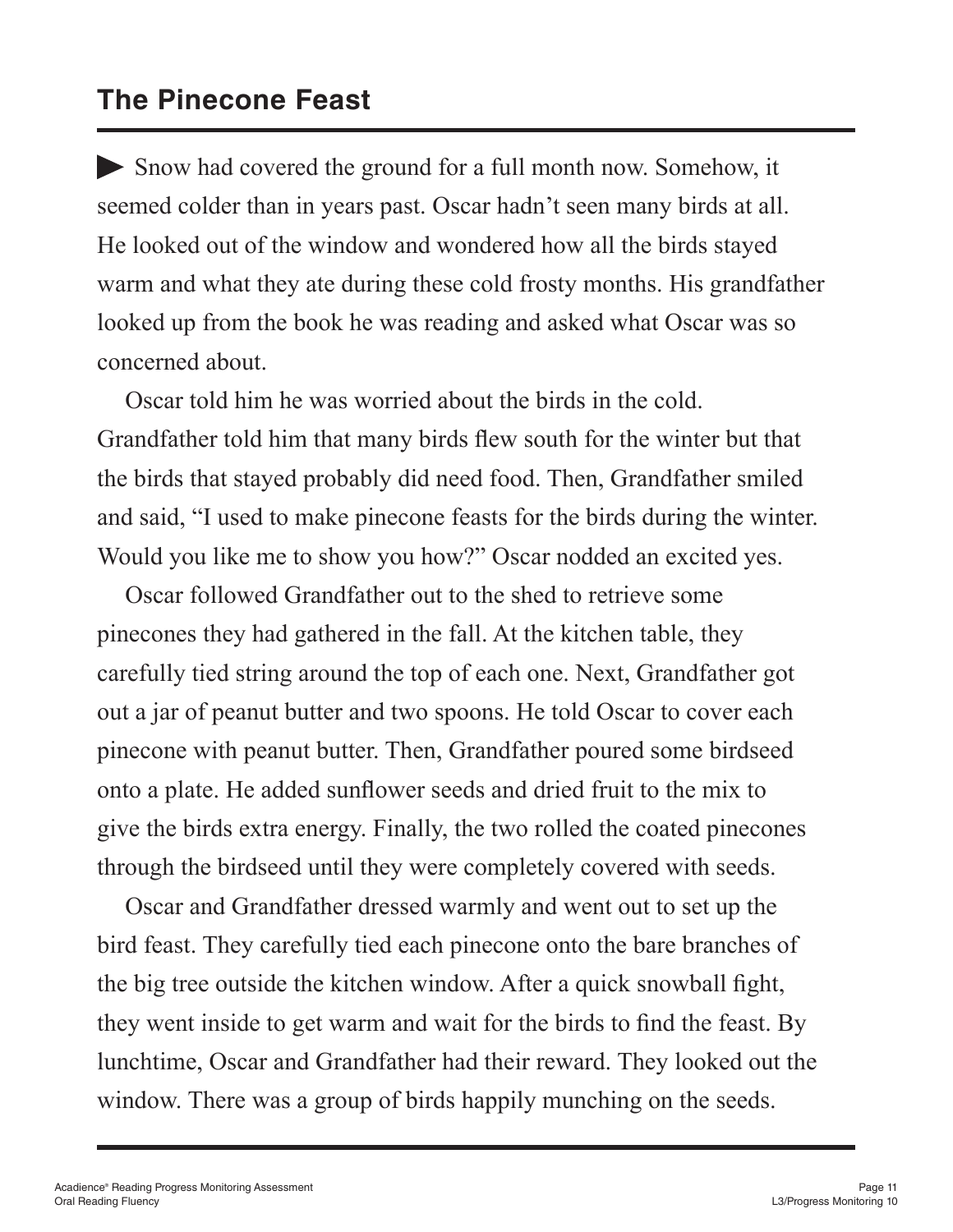#### **Save the Turtles!**

 For millions of years, sea turtles have lived in our oceans. It is amazing, when you think about it. They were here when the dinosaurs walked the Earth! Now, their future is at risk. The good news is that efforts are being made to keep all sea turtles safe.

 Of the seven species of sea turtles, the largest is the leatherback. This turtle can grow to over six feet long. They are called leatherbacks because they have a softer, more flexible shell than other turtles. They live mainly in the open ocean, where they feed on jellyfish. Because they can keep their body temperature warmer than that of the water, they are able to swim in colder parts of the ocean. Other types of sea turtles are not able to do this. Leatherbacks swim thousands of miles a year looking for food. Every two or three years, the females walk onto the beach to make a nest and lay their eggs.

 Each year, there are fewer nesting leatherbacks to be seen. This is because of the growing dangers they face. At sea, this giant turtle often gets caught in fishing nets. On land, animals and people disturb their nests. The turtles also mistake plastic bags and other kinds of trash for jellyfish. These bags can be very harmful to the turtles if they try to eat them.

 Laws are being passed to protect the turtles, and people are becoming better aware of the risks. Many countries now have beach patrols to guard the nests, and there are new ways to track where the turtles go. Also, more people recycle now. This means that people throw away fewer plastic bags. If we all work together, we can save the turtles!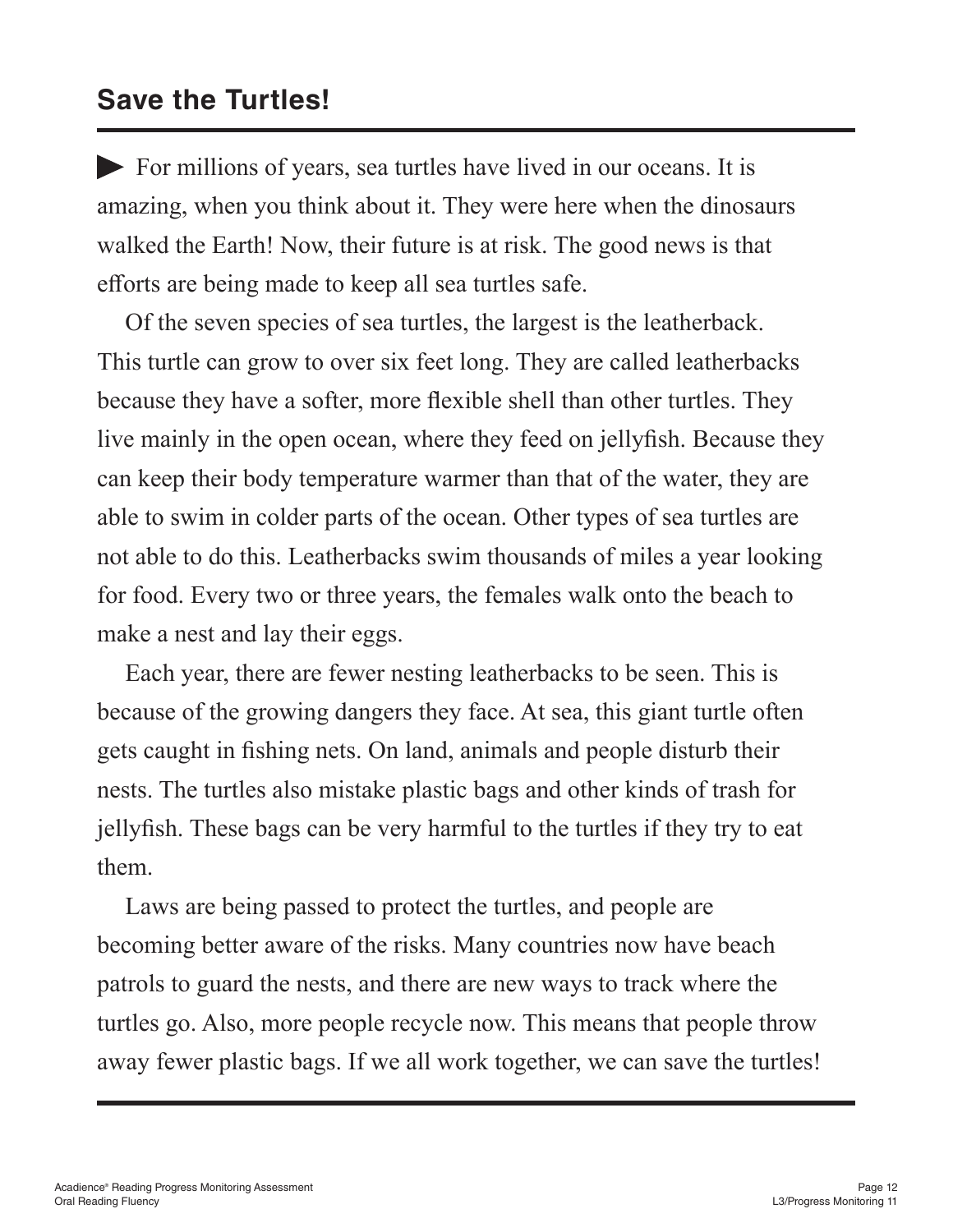#### **Planting a Butterfly Garden**

 One of the most beautiful insects on earth is the butterfly. There are thousands of different kinds of butterflies and they live in all parts of the world. In some places, though, butterflies have trouble finding the plants they need to survive. Planting a butterfly garden is a great way to help. You can both protect and enjoy the butterflies in your area.

 Many parks and public gardens have whole fields planted to attract butterflies, but a butterfly garden does not have to be large. It can be a small bed in your yard or even a window box. To plan this type of garden, first find out what type of butterflies are native to where you live. Then, find out what type of plants they like. Try looking at the library or at your local garden center.

 After researching local butterflies, pick a spot for your garden. Next, decide how large it will be. It can also be helpful to map out a plan for the garden. Butterflies like sunshine, so pick a sunny spot. The garden should also have some protection from the wind.

 If you are planting your garden in the ground or in a raised bed, you will need to prepare the soil before putting in plants. Turn the soil to loosen it up, making sure to break up any large clumps. You can add in some gardening dirt while you do this. Now it is time to plant. Butterfly gardens need host plants for butterflies to lay eggs on and for caterpillars to eat. They also need plants that provide nectar to feed the butterflies.

 With a little time and care, you can enjoy both colorful flowers and butterflies!

**Benchmark 3**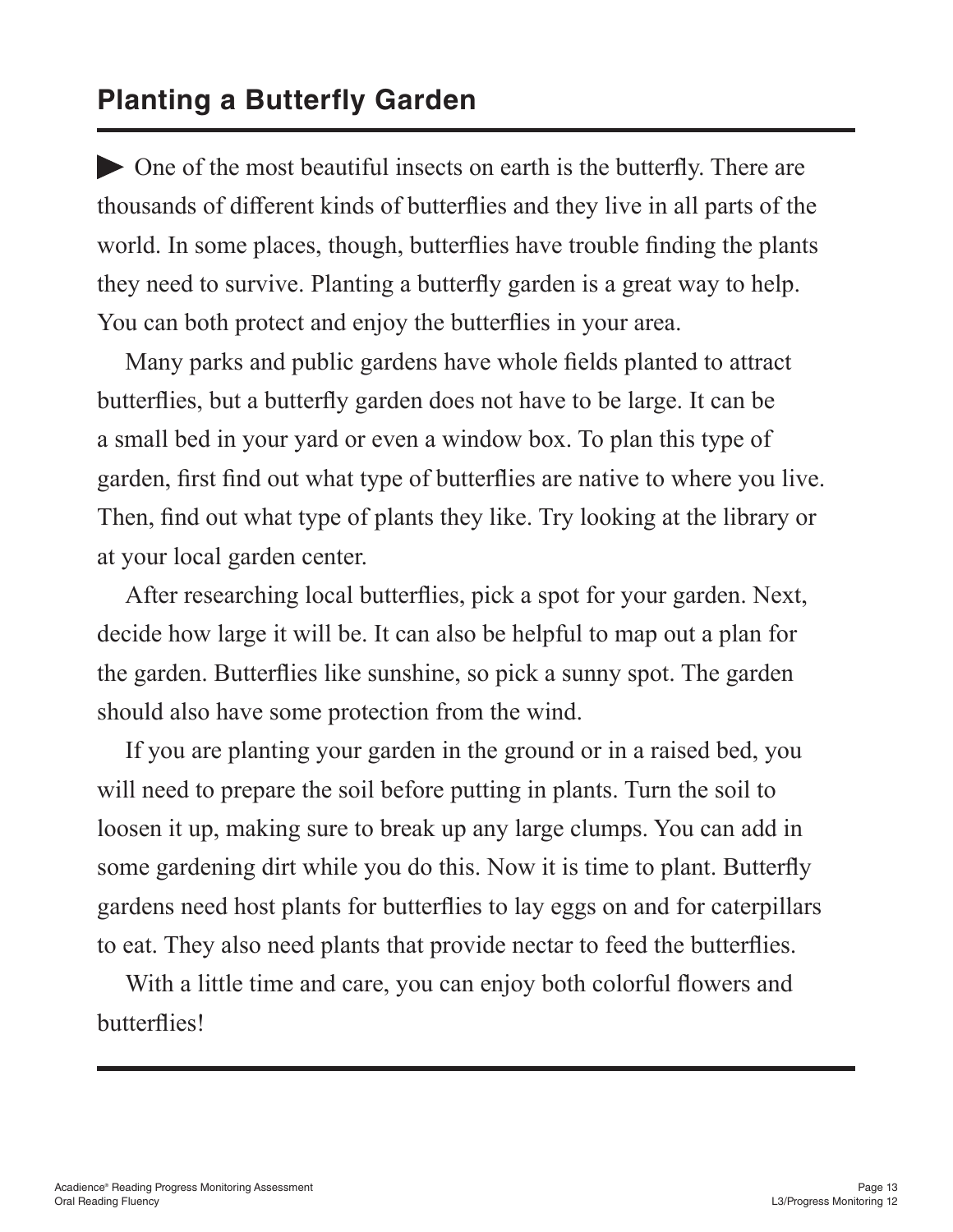#### **Lan's First Day**

It was Lan's first day in her new school in the United States. She had left China just one week earlier, so the English words her classmates spoke sounded strange to her.

 The teacher explained something and then passed out papers. Lan didn't understand what was on the papers and felt confused. She could tell that her classmates were excited about what they were reading. From their expressions, she guessed it was a story.

 Some of Lan's classmates gathered at the front of the room. They talked in funny voices and made interesting expressions with their faces. Slowly, Lan realized that the students were acting out a play. Lan watched closely as a girl in a red cape skipped along and then stopped to have a conversation with a tall boy. The boy smiled in a sneaky way and growled like a wolf. "That villain is up to no good," thought Lan.

 In the end, the tall boy pretended to be an old woman in bed. When the girl in the cape approached him, the boy sprang out of bed and chased her. The girl outsmarted the wolf and escaped. Right then, Lan recognized the story. It was similar to a tale her mother told her about a wolf who tricked children by pretending to be a grandmother. Lan raised her hand. "Lon Po Po!" she said excitedly.

 Everyone looked at Lan in surprise. "That's right, Lan," said the teacher. "This tale is similar to the Chinese story of Lon Po Po. It's called Little Red Riding Hood."

 Lan repeated the words slowly, "Little Red Riding Hood." Everyone smiled when they heard how well she spoke. Lan smiled shyly back and thought, "This school is going to be fun!"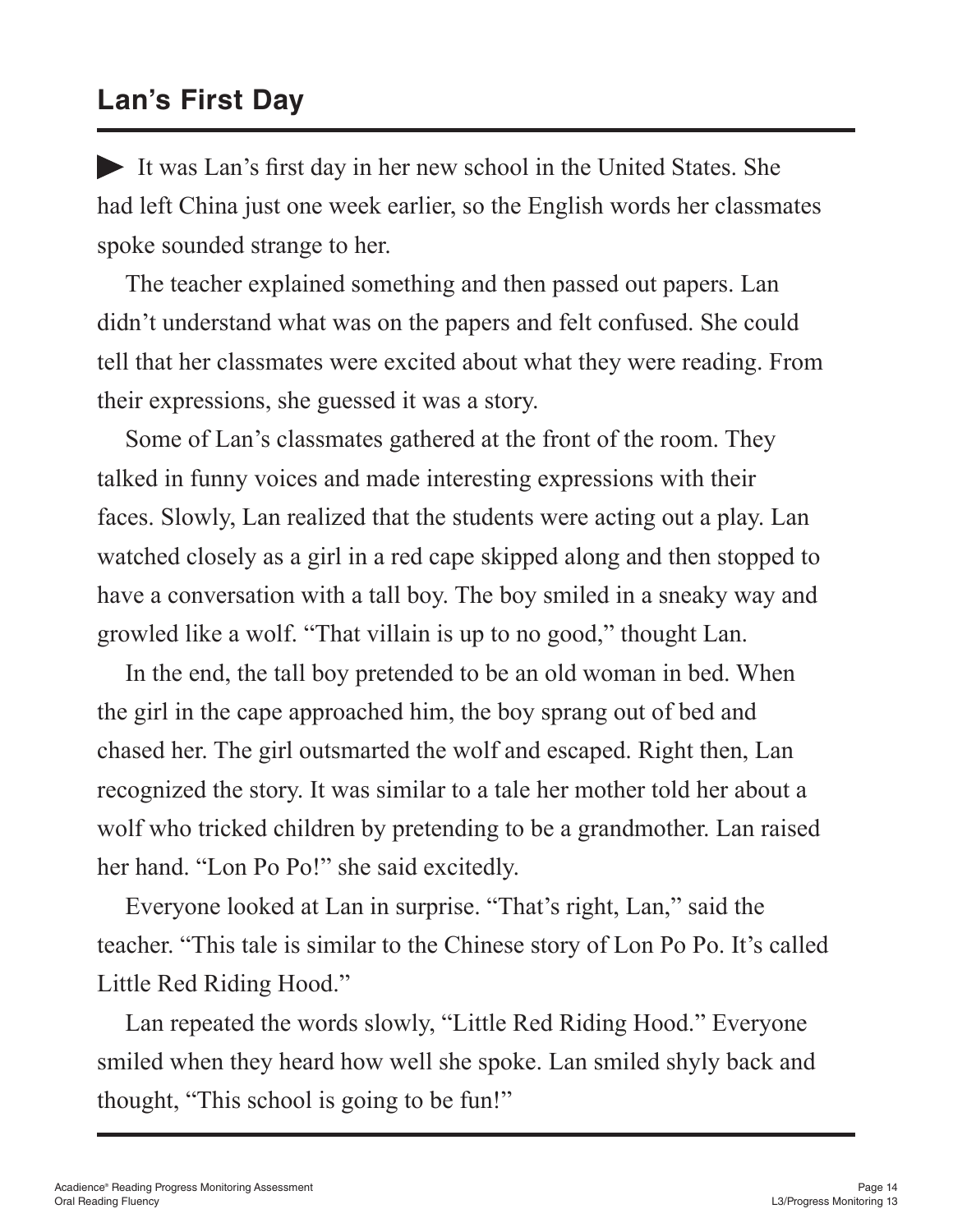#### **Kayla's Special Owl**

 The wildlife center was only a few blocks away. Kayla and her family walked there almost every day. She had been visiting the center since she was two years old. Kayla loved looking at the animals and hiking the surrounding trails. What Kayla liked the very best of all, though, were the birds. This summer, she was finally old enough to volunteer in the center's bird rescue area. She couldn't wait to start.

 Every week people brought wounded or abandoned birds to the center. They were cared for and then released back into the wild. After training, Kayla was ready for work. She helped clean cages and mixed up special food. Soon, she was able to work with the "babies." She fed these tiny birds by hand using a small paintbrush. She would dip the brush into water or the food mix and then gently put her hand over the bird and drop a small amount into its gaping mouth. Baby birds need to be fed every twenty minutes, so this was something the volunteers took turns doing all day long.

 Of all the birds Kayla helped, her favorite was a small screech owl. She had been the first one to feed the tiny creature, and the two had formed a special bond. It needed constant attention. Kayla watched the owl get stronger every day as she cared for it. Soon, it could eat on its own and was moved from the inside care room to an outside cage for birds that would soon be released. The time came to let the little owl go. Kayla wasn't sad, though, because she somehow knew she would see her owl again. That night, she heard a hooting sound in the tree just outside her window. Her special owl was safe and near.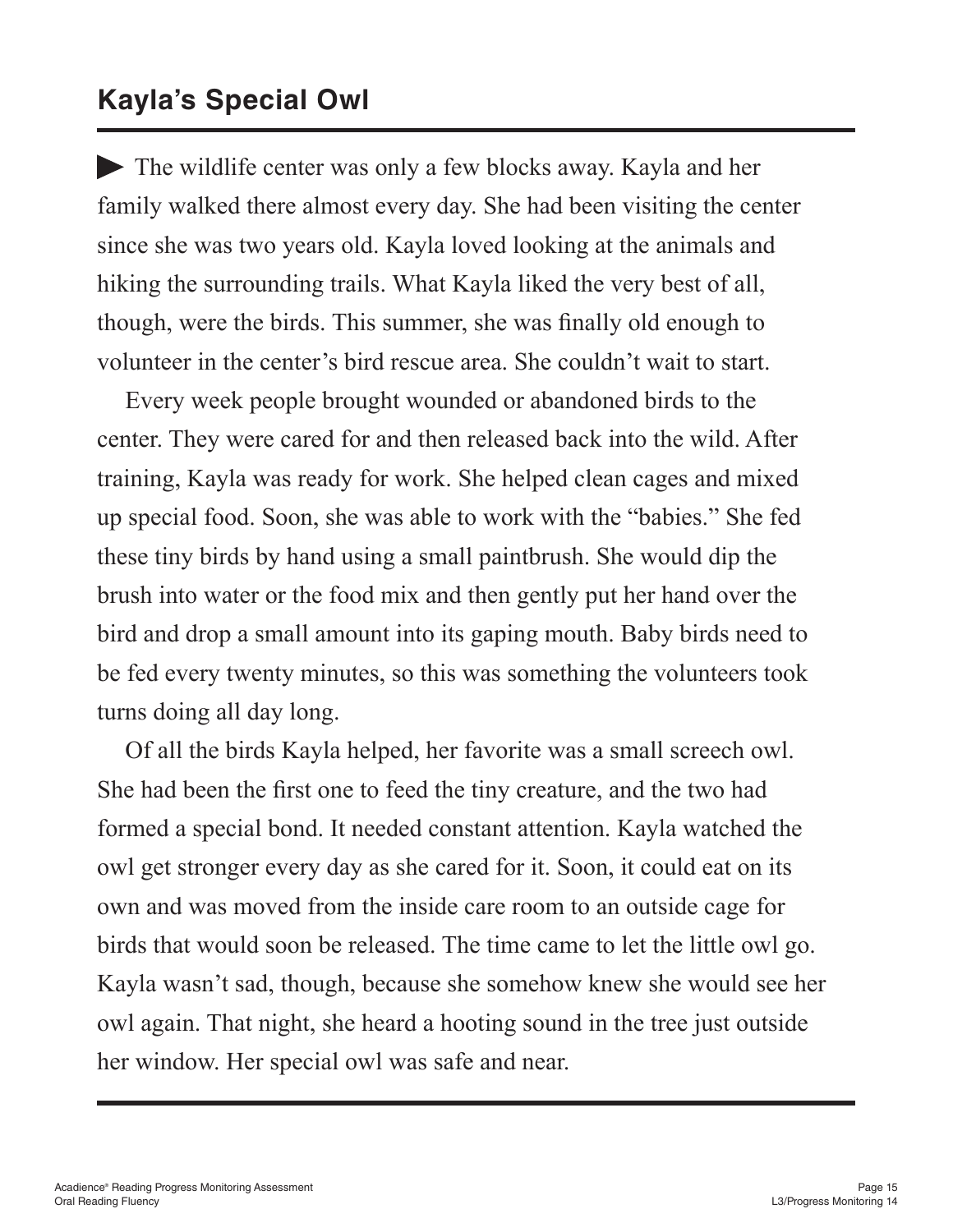#### **Amazing Dolphins**

 Can you jump as high as a house? Could you win a race with a shark? Could you find a quarter on the playground with your eyes closed? You could do all these things if you were a dolphin!

 A dolphin has a very strong tail that helps it jump high in the air. A dolphin's tail muscles are much stronger than the muscles of other mammals. A dolphin pumps its tail up and down to propel itself through the water. A dolphin can swim so fast that one flick of its tail sends the dolphin sailing into the air. Jumping out of the water is one way the dolphin gets air while swimming.

 Dolphins do not always swim at top speed, but they are always ready to go fast if an enemy comes near. Dolphins often swim together in a group. They warn each other if they see a shark. When escaping a shark, dolphins can swim as fast as some speedboats!

 One of the most interesting things about a dolphin's body is the way it finds things. A dolphin makes clicking sounds that bounce off objects in the sea. When the clicking sounds bounce, they make echoes that the dolphin can hear. The sound of the echoes tells the dolphin where things are. Using clicks and echoes, a dolphin could find a quarter that was a half a block away! The clicks and echoes are important because they help the dolphin find food. The sounds also help dolphins stay away from enemies.

 When you see a dolphin jumping, swimming, and making noises you'll know it is not just playing. It is also using its amazing body to stay safe and healthy!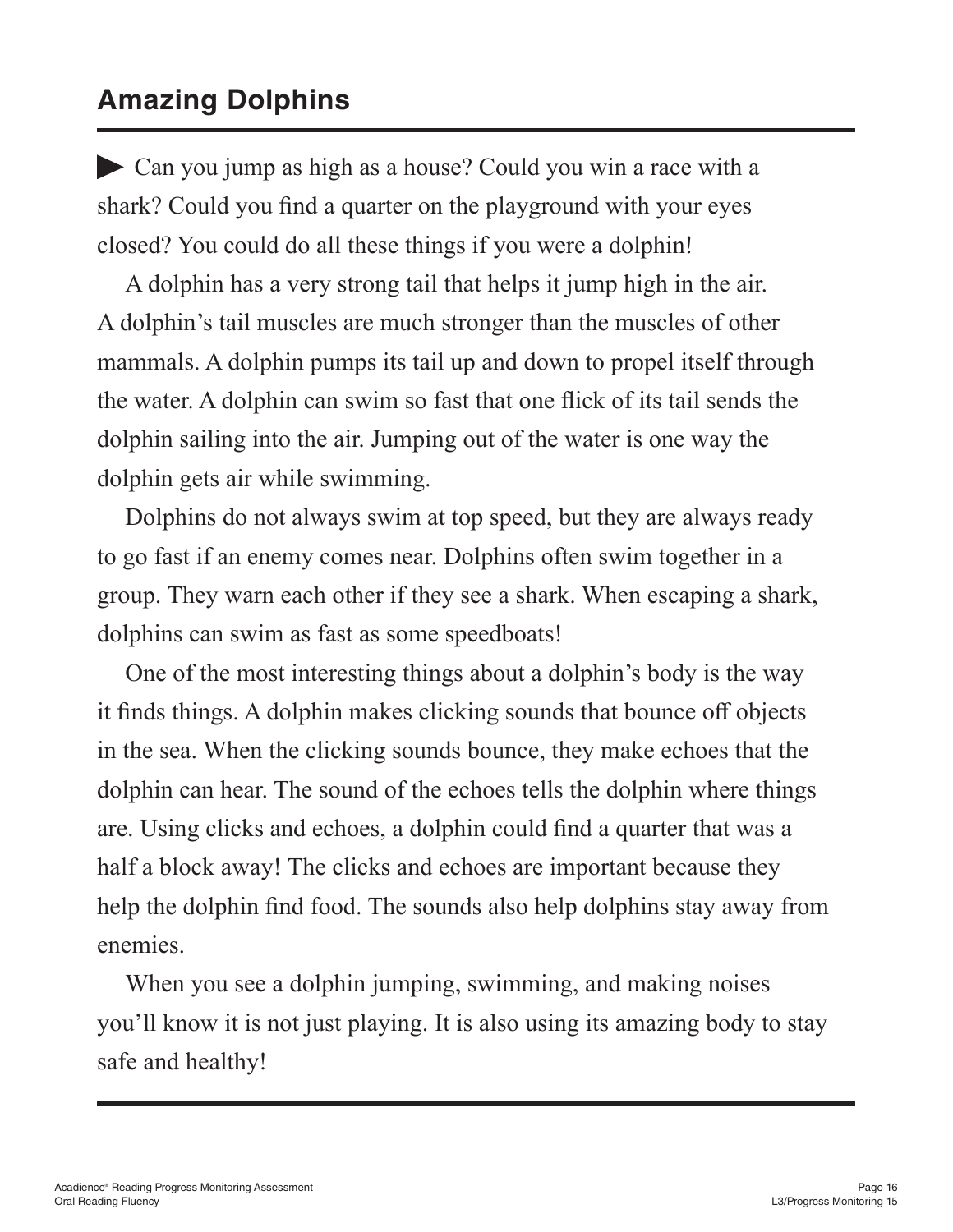#### **Strawberry Festival Day**

 At the strawberry festival, Tessa stood between her stepmom and her dad. The parade was starting. Looking down the street, Tessa was startled by one of the floats. "That's the biggest cake I've ever seen!" she exclaimed.

 "I know," her stepmom answered. "I've been coming to this strawberry festival since I was your age. Every year, people use the berries they grow here. They work together to make a huge strawberry shortcake. It's always the first thing in the parade. The best part comes after the parade. That's when everyone at the festival gets to eat it!"

 When the parade was over, Tessa and her parents made their way to the line for a piece of the giant strawberry shortcake. Tessa's mouth watered as she wondered what the cake would taste like. Tessa's stepmom stood in line and got them each a helping of the cake. "This is delicious," Tessa said as she ate it.

 After they finished the cake, they walked around for a long time. They stopped and listened to a band in the park, and then rode a few rides. As the sun began to set, Tessa got her face painted. She smiled as she looked in the mirror at the bright red strawberry on her cheek.

 Tessa took her dad's hand, and with her other hand, she reached for her stepmom. They both held Tessa's hands tightly and smiled at her. They looked up at the fireworks that lit the dark sky. It was a beautiful ending to a great day.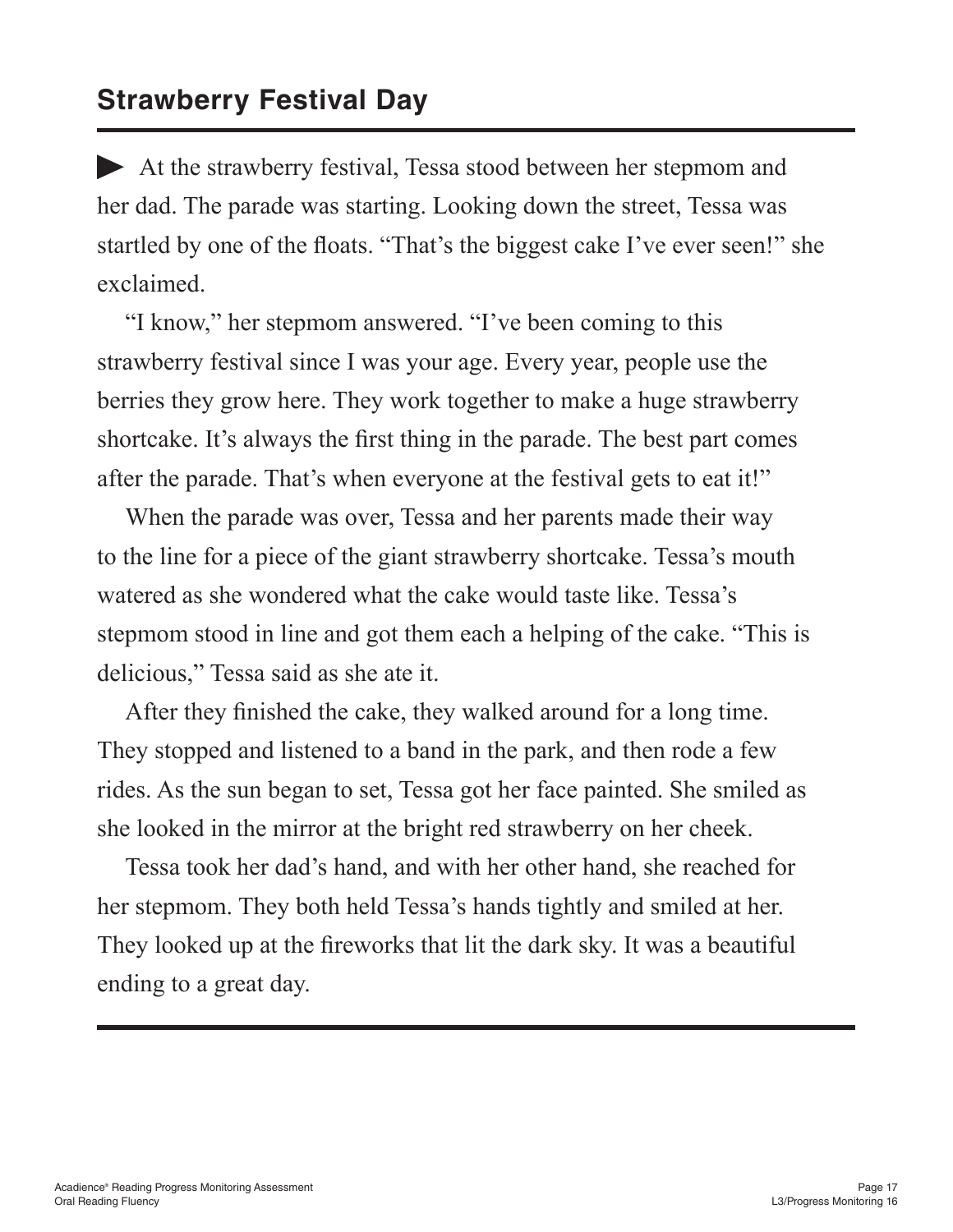#### **A Poetry Contest**

 The class listened politely as the visiting author read some of her poems. After the poet left, their teacher, Mrs. North, told them to get out their writing notebooks. Mrs. North wanted each of them to try writing a poem. Everyone started scribbling away. Everyone, that is, but Brenden. He just stared at the blank page before him, wondering what to write. Then, the bell rang. Mrs. North told them to finish their poems for homework.

 As Brenden walked home from school, an idea hit him. He would write a poem about baseball! He loved baseball. At home, he sat down at his desk and started writing. Brenden's pen could barely keep up with the words tumbling out of his head. He was even able to make his words rhyme, which the guest poet had said could be difficult. The next day, Brenden turned in his poem. He hoped his teacher would like it.

 A few weeks later, Mrs. North called Brenden to her desk. She told him that a local bookstore had asked teachers to enter poems, written by their students, in the store's yearly poetry contest. Brenden's poem had been selected. Mrs. North told him what a great honor this was. His poem would be published in a book along with the other selected entries. Also, each poet was to read his or her poem that Saturday at the bookstore.

 When Saturday came, Brenden went with his family to the bookstore. Finally, it was his turn to read. Everyone clapped after he read. When all the poems were recited, the store's manager gave out prizes. Brenden had won a gift card for having the best poem in his age group. He thought that now he might like poetry as much as he liked baseball!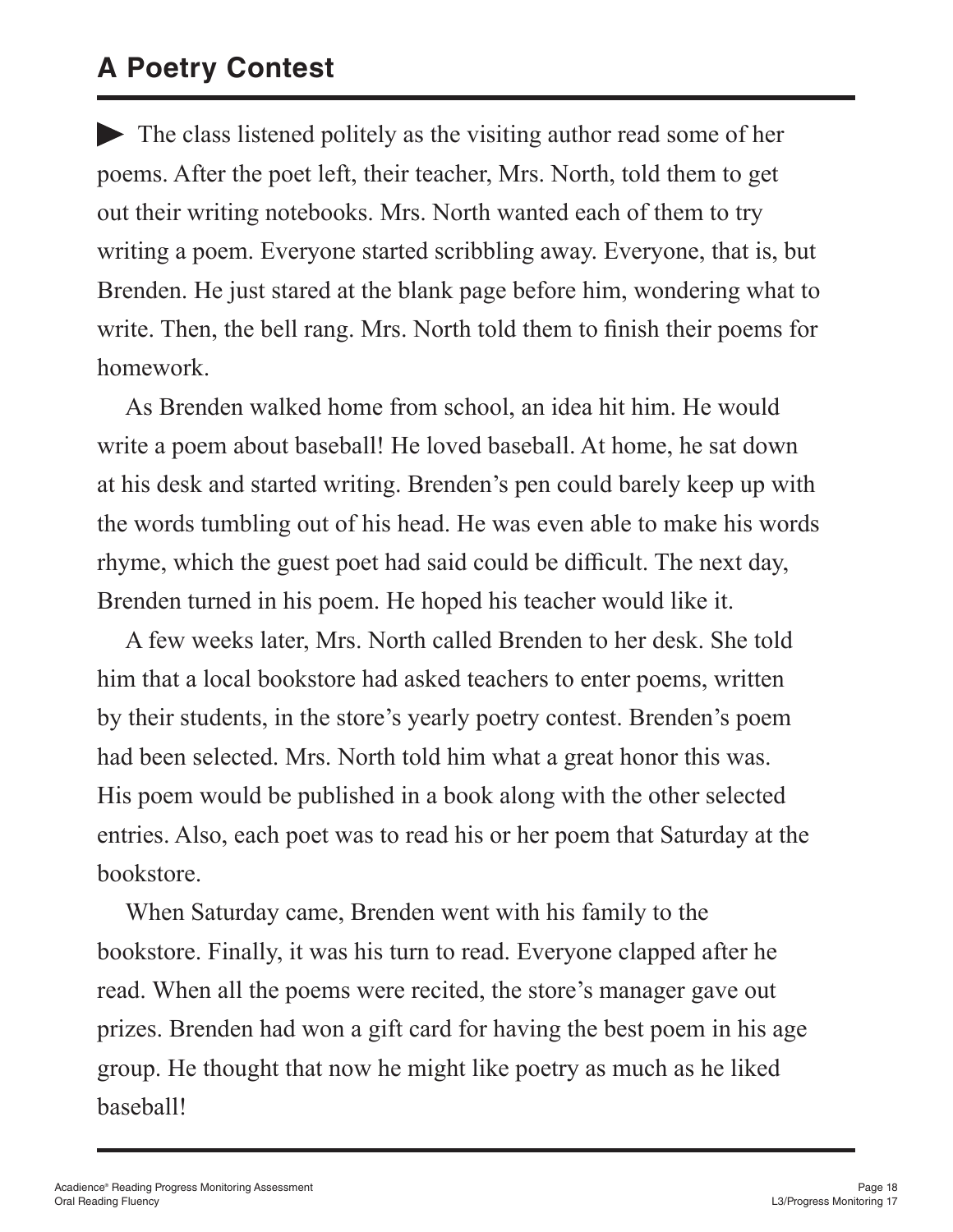#### **Keeping the Planet Clean**

 No matter where you are in the world, you can always do your best to keep the planet clean. Throwing away trash properly is one way to do this. Recycling is another way.

 People can litter without even knowing they are doing it. Sometimes, drivers put trash in roadside bins that are overly full. Before the bin gets emptied, the trash can spill out. It is then carried all over by the wind to another place. Who knows where it might end up? Almost twenty percent of our litter ends up in rivers and oceans. This affects our drinking water as well as fish and other wildlife. If you are someplace and you are not sure that the trash will be picked up, wait to throw it away in a place where you know it will not become litter.

 Even when it is thrown away properly, trash is bad for the Earth. Another way to deal with trash is to make less of it. This is where recycling can help. You can ask family and friends to buy things with packaging that can be recycled or reused. You can also try to avoid paper plates and cups and instead use washable dishes that you can use again. Using reusable grocery sacks cuts down on the number of plastic bags we use and throw away.

 Sometimes you will need to use things you can't recycle or reuse. The most important thing is to try to use less of this type of item. Doing your part to help keep our planet clean helps us all.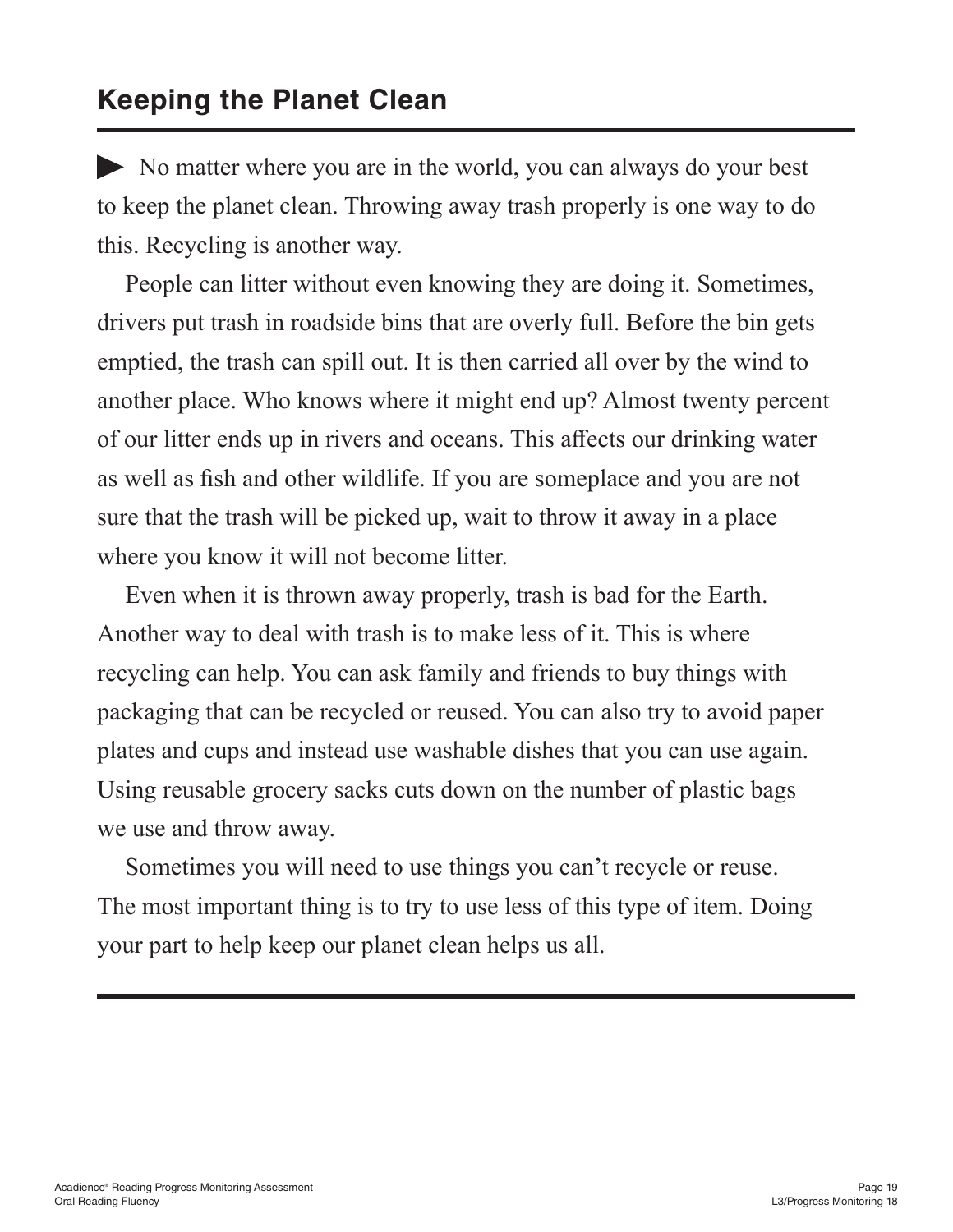#### **How Worms Help Gardens**

If you want to have a beautiful garden, you should start with good dirt. Garden soil needs to be cared for just like your plants do. Worms can help you do this! Worms have been tending the soil since before the last Ice Age and can live in most places that are not too hot or cold. Most worms are only several inches long, but there are some types that can grow to be longer than a car.

 There are many different worms that can help your garden. The most common is the earthworm. Earthworms eat their way through the soil, making meals out of decaying plant matter and bacteria. Their waste, called castings, helps enrich the soil. As they move through the ground, they create burrows or tunnels. This helps get more air and water into the dirt and keeps it from compacting. Plant roots can grow more easily, and water is able to stay in the soil for longer periods of time.

 Another worm that can help your garden is the red wiggler. These worms don't burrow into the soil. They feed on the surface, which makes them perfect for composting. Compost is a mixture of decaying organic matter that is used to fertilize the land. It is made up of things like leaves or grass clippings. It can also include things like carrot peels and other kitchen scraps. The wigglers are added to the mix, and they eat and digest the food, leaving behind their castings. Castings are then mixed into soil before it is used for planting. These worms can devour a lot of waste. One pound of wigglers can eat eight ounces of food in a day!

 All in all, worms are really amazing and are truly a gardener's friend.

**Benchmark 3**